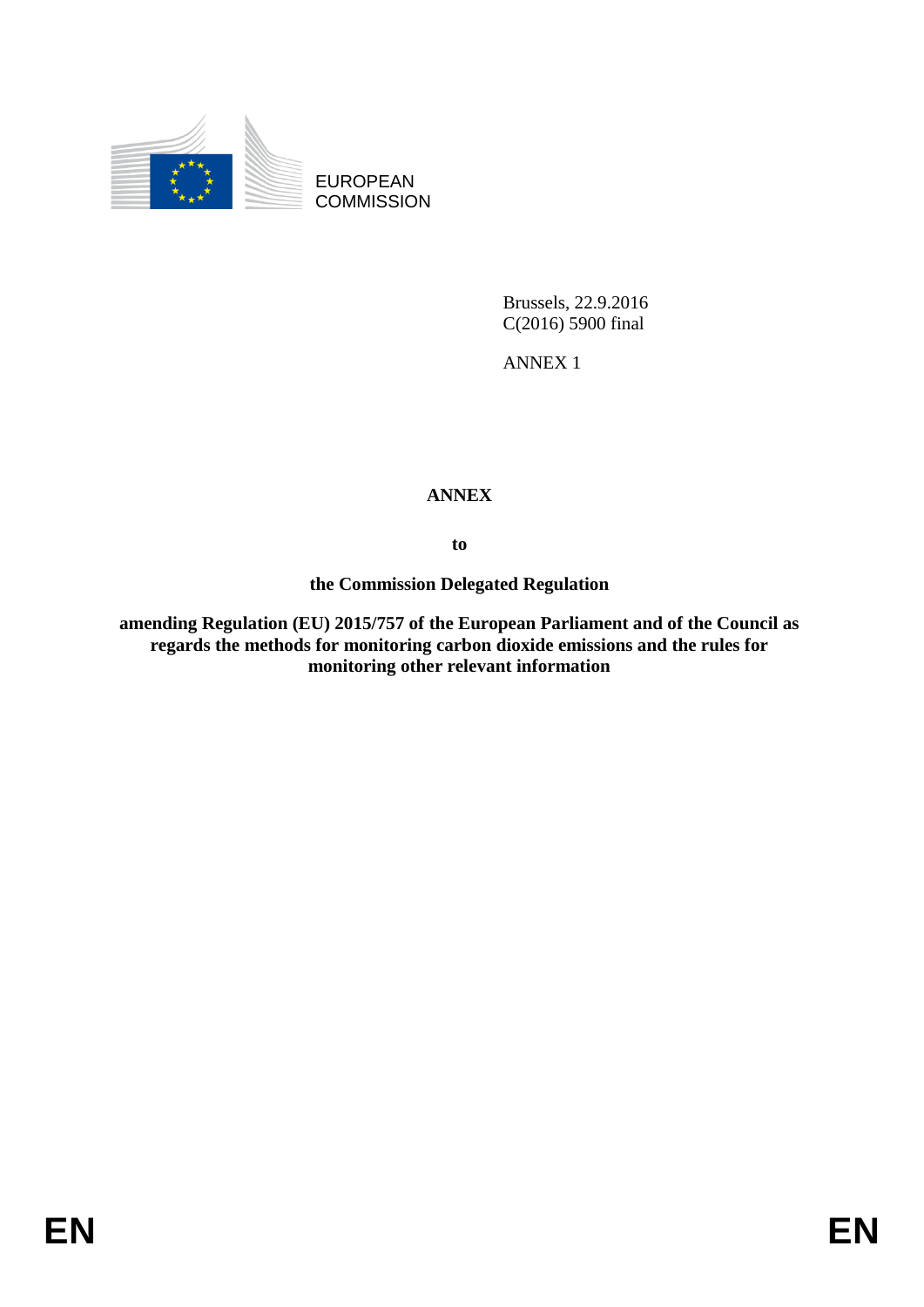## ANNEX

Annexes I and II to Regulation (EU) 2015/757 are amended as follows:

- (1) Annex I is amended as follows:
	- (a) Part A is replaced by the following:

```
'A. CALCULATION OF CO<sub>2</sub> EMISSIONS (ARTICLE 9)
```
For the purposes of calculating  $CO<sub>2</sub>$  emissions companies shall apply the following formula:

Fuel consumption  $\times$  emission factor

Fuel consumption shall include fuel consumed by main engines, auxiliary engines, gas turbines, boilers and inert gas generators.

Fuel consumption within ports at berth shall be calculated separately.

The following default values for emission factors for fuels used on board shall be applied:

| <b>Type of fuel</b>             | <b>Reference</b>                   | <b>Emission factor</b><br>$(t-CO2/t$ -fuel) |
|---------------------------------|------------------------------------|---------------------------------------------|
| 1 Diesel/Gas oil                | ISO 8217 Grades DMX<br>through DMB | 3.206                                       |
| 2 Light fuel oil (LFO)          | ISO 8217 Grades RMA<br>through RMD | 3.151                                       |
| 3 Heavy fuel oil (HFO)          | ISO 8217 Grades RME<br>through RMK | 3.114                                       |
| 4 Liquefied petroleum gas (LPG) | Propane                            | 3.000                                       |
|                                 | <b>Butane</b>                      | 3.030                                       |
| 5 Liquefied natural gas (LNG)   |                                    | 2.750                                       |
| 6 Methanol                      |                                    | 1.375                                       |
| 7 Ethanol                       |                                    | 1.913                                       |

Appropriate emission factors shall be applied for biofuels, alternative non-fossil fuels and other fuels for which no default values are specified.';

- (b) Part B is amended as follows:
	- (i) in the fifth subparagraph of paragraph 1, point (b) is replaced by the following:
		- '(b) the density measured by the fuel supplier at fuel uplift and recorded on the fuel invoice or BDN;';

(ii) in the fifth subparagraph of paragraph 1, the following point (c) is added:

'(c) the density measured in a test analysis conducted in an accredited fuel test laboratory, where available.';